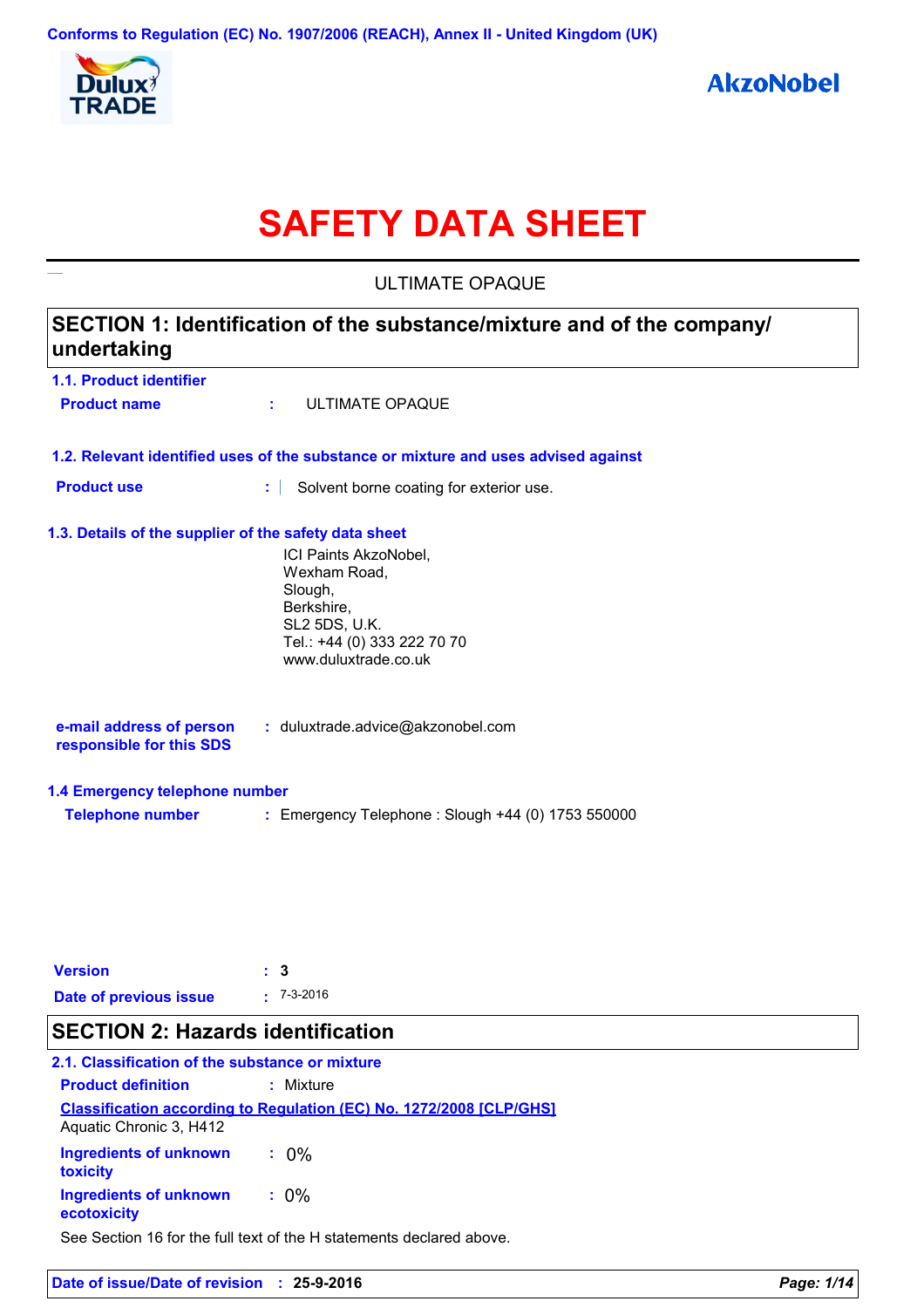# **SECTION 2: Hazards identification**

See Section 11 for more detailed information on health effects and symptoms.

#### **2.2. Label elements**

| <b>Signal word</b>                                                                                                                                              | : No signal word.                                                                                                                                            |
|-----------------------------------------------------------------------------------------------------------------------------------------------------------------|--------------------------------------------------------------------------------------------------------------------------------------------------------------|
| <b>Hazard statements</b>                                                                                                                                        | : H412 - Harmful to aquatic life with long lasting effects.                                                                                                  |
| <b>Precautionary statements</b>                                                                                                                                 |                                                                                                                                                              |
| <b>General</b>                                                                                                                                                  | : P102 - Keep out of reach of children.<br>P101 - If medical advice is needed, have product container or label at hand.                                      |
| <b>Prevention</b>                                                                                                                                               | : P262 - Do not get in eyes, on skin, or on clothing.                                                                                                        |
| <b>Response</b>                                                                                                                                                 | : P312 - Call a POISON CENTER or doctor if you feel unwell.                                                                                                  |
| <b>Storage</b>                                                                                                                                                  | Not applicable.                                                                                                                                              |
| <b>Disposal</b>                                                                                                                                                 | : P501 - Dispose of contents and container in accordance with all local, regional,<br>national or international regulations.                                 |
| <b>Supplemental label</b><br>elements                                                                                                                           | : Contains 3-iodo-2-propynyl butylcarbamate and 2-butanone oxime. May produce an<br>allergic reaction. Repeated exposure may cause skin dryness or cracking. |
| <b>Annex XVII - Restrictions</b><br>on the manufacture,<br>placing on the market and<br>use of certain dangerous<br>substances, mixtures and<br><b>articles</b> | : Not applicable.                                                                                                                                            |
| <b>Special packaging requirements</b>                                                                                                                           |                                                                                                                                                              |
| <b>Containers to be fitted</b><br>with child-resistant<br>fastenings                                                                                            | : Not applicable.                                                                                                                                            |
| <b>Tactile warning of danger : Not applicable.</b>                                                                                                              |                                                                                                                                                              |

#### **2.3. Other hazards**

**Other hazards which do : not result in classification** : None known.

# **SECTION 3: Composition/information on ingredients**

| <b>3.2 Mixtures</b>                                                          | Mixture<br>÷                 |               |                                                |             |
|------------------------------------------------------------------------------|------------------------------|---------------|------------------------------------------------|-------------|
|                                                                              |                              |               | <b>Classification</b>                          |             |
| <b>Product/ingredient name</b>                                               | <b>Identifiers</b>           | $%$ (w/w)     | <b>Regulation (EC) No. 1272/2008</b><br>[CLP]  | <b>Type</b> |
| Hydrocarbons, C11-C14, n-<br>alkanes, isoalkanes, cyclics,<br>< 2% aromatics | REACH#:<br>01-2119456620-43  | $≥14 - 25$    | Asp. Tox. 1, H304                              | $[1]$       |
|                                                                              | EC: 926-141-6                |               | EUH066                                         |             |
| Hydrocarbons, C10-C13, n-<br>alkanes, isoalkanes, cyclics,<br>< 2% aromatics | REACH #:<br>01-2119457273-39 | $\geq 6 - 10$ | Asp. Tox. 1, H304                              | [1]         |
|                                                                              | EC: 918-481-9                |               | EUH066                                         |             |
| Hydrocarbons, C9-C11, n-<br>alkanes, isoalkanes, cyclics,<br>< 2% aromatics  | REACH#:<br>01-2119463258-33  | $≥1.4 - 3$    | Flam. Liq. 3, H226                             | $[1]$       |
|                                                                              | EC: 919-857-5                |               | STOT SE 3, H336<br>Asp. Tox. 1, H304<br>EUH066 |             |
| 2-ethylhexanoic acid,<br>zirconium salt                                      | EC: 245-018-1                | $≥1 - <3$     | Repr. 2, H361fd (Fertility and Unborn child)   | [1] [2]     |
|                                                                              | CAS: 22464-99-9              |               |                                                |             |
| Distillates (petroleum),<br>hydrotreated light                               | EC: 265-149-8                | $≥1 - <3$     | Asp. Tox. 1, H304                              | $[1]$       |
|                                                                              | CAS: 64742-47-8              |               |                                                |             |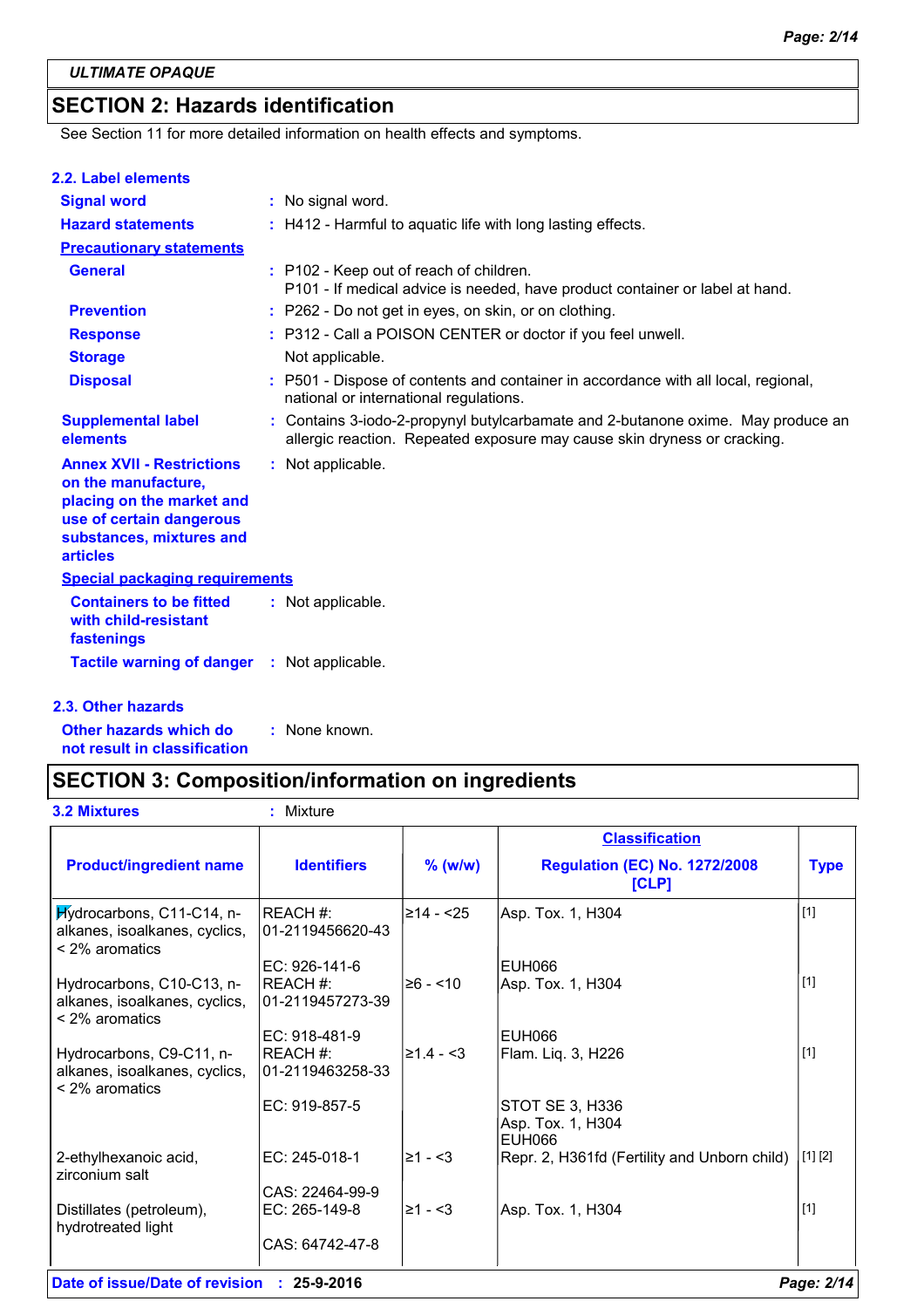### **SECTION 3: Composition/information on ingredients**

| Index:<br>649-422-00-2<br>2-butanone oxime<br>REACH#:<br>20.3 - <1<br>Acute Tox. 4, H312<br>01-2119539477-28<br>EC: 202-496-6<br>Eye Dam. 1, H318<br>CAS: 96-29-7<br>Skin Sens. 1, H317 |       |
|-----------------------------------------------------------------------------------------------------------------------------------------------------------------------------------------|-------|
|                                                                                                                                                                                         |       |
|                                                                                                                                                                                         | $[1]$ |
|                                                                                                                                                                                         |       |
|                                                                                                                                                                                         |       |
| Carc. 2, H351<br>Index:                                                                                                                                                                 |       |
| 616-014-00-0                                                                                                                                                                            | $[1]$ |
| 20.25 - <0.3<br>EC: 259-627-5<br>Acute Tox. 4, H302<br>3-iodo-2-propynyl<br>butylcarbamate                                                                                              |       |
| CAS: 55406-53-6<br>Acute Tox. 3, H331                                                                                                                                                   |       |
| Index:<br>Eye Dam. 1, H318<br>616-212-00-7                                                                                                                                              |       |
| Skin Sens. 1, H317                                                                                                                                                                      |       |
| STOT RE 1, H372                                                                                                                                                                         |       |
| Aquatic Acute 1, H400                                                                                                                                                                   |       |
| Aquatic Chronic 1, H410<br>EC: 265-067-2<br>$≥0.1 - <0.3$<br>Naphtha (petroleum), heavy<br>Flam. Liq. 3, H226                                                                           | $[1]$ |
| alkylate                                                                                                                                                                                |       |
| CAS: 64741-65-7<br>Asp. Tox. 1, H304                                                                                                                                                    |       |
| Aquatic Chronic 2, H411<br>Index:                                                                                                                                                       |       |
| 649-275-00-4                                                                                                                                                                            |       |
| <b>EUH066</b>                                                                                                                                                                           |       |
| See Section 16 for the full text of the H<br>statements declared above.                                                                                                                 |       |

There are no additional ingredients present which, within the current knowledge of the supplier and in the concentrations applicable, are classified as hazardous to health or the environment, are PBTs, vPvBs or Substances of equivalent concern, or have been assigned a workplace exposure limit and hence require reporting in this section.

#### **Type**

[1] Substance classified with a health or environmental hazard

[2] Substance with a workplace exposure limit

[3] Substance meets the criteria for PBT according to Regulation (EC) No. 1907/2006, Annex XIII

[4] Substance meets the criteria for vPvB according to Regulation (EC) No. 1907/2006, Annex XIII

[5] Substance of equivalent concern

Occupational exposure limits, if available, are listed in Section 8.

### **SECTION 4: First aid measures**

#### **4.1. Description of first aid measures**

| <b>General</b>                    | : In all cases of doubt, or when symptoms persist, seek medical attention. Never give<br>anything by mouth to an unconscious person. If unconscious, place in recovery<br>position and seek medical advice. |
|-----------------------------------|-------------------------------------------------------------------------------------------------------------------------------------------------------------------------------------------------------------|
| <b>Eye contact</b>                | : Remove contact lenses, irrigate copiously with clean, fresh water, holding the<br>eyelids apart for at least 10 minutes and seek immediate medical advice.                                                |
| <b>Inhalation</b>                 | : Remove to fresh air. Keep person warm and at rest. If not breathing, if breathing is<br>irregular or if respiratory arrest occurs, provide artificial respiration or oxygen by<br>trained personnel.      |
| <b>Skin contact</b>               | : Remove contaminated clothing and shoes. Wash skin thoroughly with soap and<br>water or use recognised skin cleanser. Do NOT use solvents or thinners.                                                     |
| <b>Ingestion</b>                  | : If swallowed, seek medical advice immediately and show the container or label.<br>Keep person warm and at rest. Do NOT induce vomiting.                                                                   |
| <b>Protection of first-aiders</b> | : No action shall be taken involving any personal risk or without suitable training. It<br>may be dangerous to the person providing aid to give mouth-to-mouth resuscitation.                               |

#### **4.2. Most important symptoms and effects, both acute and delayed**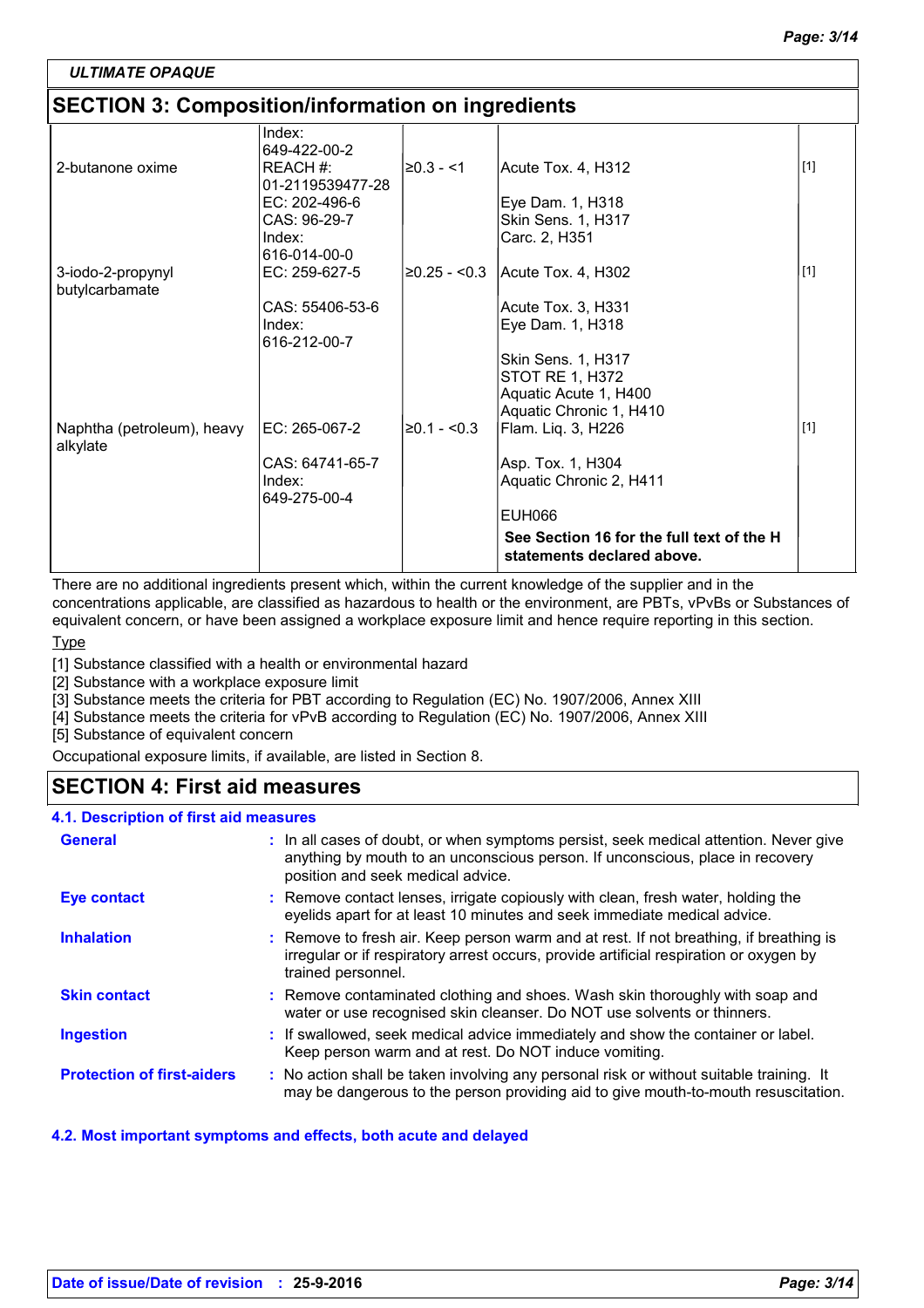### **SECTION 4: First aid measures**

There are no data available on the mixture itself. The mixture has been assessed following the conventional method of the CLP Regulation (EC) No 1272/2008 and is classified for toxicological properties accordingly. See Sections 2 and 3 for details.

Exposure to component solvent vapour concentrations in excess of the stated occupational exposure limit may result in adverse health effects such as mucous membrane and respiratory system irritation and adverse effects on the kidneys, liver and central nervous system. Symptoms and signs include headache, dizziness, fatigue, muscular weakness, drowsiness and, in extreme cases, loss of consciousness.

Solvents may cause some of the above effects by absorption through the skin. Repeated or prolonged contact with the mixture may cause removal of natural fat from the skin, resulting in non-allergic contact dermatitis and absorption through the skin.

If splashed in the eyes, the liquid may cause irritation and reversible damage.

Ingestion may cause nausea, diarrhea and vomiting.

This takes into account, where known, delayed and immediate effects and also chronic effects of components from short-term and long-term exposure by oral, inhalation and dermal routes of exposure and eye contact.

Contains 2-butanone oxime, 3-iodo-2-propynyl butylcarbamate. May produce an allergic reaction.

#### **4.3. Indication of any immediate medical attention and special treatment needed**

| <b>Notes to physician</b>  | : Treat symptomatically. Contact poison treatment specialist immediately if large<br>quantities have been ingested or inhaled. |
|----------------------------|--------------------------------------------------------------------------------------------------------------------------------|
| <b>Specific treatments</b> | No specific treatment.                                                                                                         |

See toxicological information (Section 11)

#### **SECTION 5: Firefighting measures**

| 5.1. Extinguishing media                                 |                                                                                                                              |
|----------------------------------------------------------|------------------------------------------------------------------------------------------------------------------------------|
| <b>Suitable extinguishing</b><br>media                   | : Recommended: alcohol-resistant foam, $CO2$ , powders, water spray.                                                         |
| <b>Unsuitable extinguishing</b><br>media                 | : Do not use water jet.                                                                                                      |
|                                                          | 5.2. Special hazards arising from the substance or mixture                                                                   |
| <b>Hazards from the</b><br>substance or mixture          | : Fire will produce dense black smoke. Exposure to decomposition products may<br>cause a health hazard.                      |
| <b>Hazardous thermal</b><br>decomposition products       | : Decomposition products may include the following materials: carbon monoxide,<br>carbon dioxide, smoke, oxides of nitrogen. |
| 5.3. Advice for firefighters                             |                                                                                                                              |
| <b>Special protective actions</b><br>for fire-fighters   | : Cool closed containers exposed to fire with water. Do not release runoff from fire to<br>drains or watercourses.           |
| <b>Special protective</b><br>equipment for fire-fighters | : Appropriate breathing apparatus may be required.                                                                           |

### **SECTION 6: Accidental release measures**

|                                                 |     | 6.1. Personal precautions, protective equipment and emergency procedures                                                                                                                                        |
|-------------------------------------------------|-----|-----------------------------------------------------------------------------------------------------------------------------------------------------------------------------------------------------------------|
| For non-emergency<br>personnel                  |     | : Exclude sources of ignition and ventilate the area. Avoid breathing vapour or mist.<br>Refer to protective measures listed in sections 7 and 8.                                                               |
| For emergency responders                        | -11 | If specialised clothing is required to deal with the spillage, take note of any<br>information in Section 8 on suitable and unsuitable materials. See also the<br>information in "For non-emergency personnel". |
| <b>6.2. Environmental</b><br><b>precautions</b> |     | : Do not allow to enter drains or watercourses. If the product contaminates lakes,<br>rivers, or sewers, inform the appropriate authorities in accordance with local<br>regulations.                            |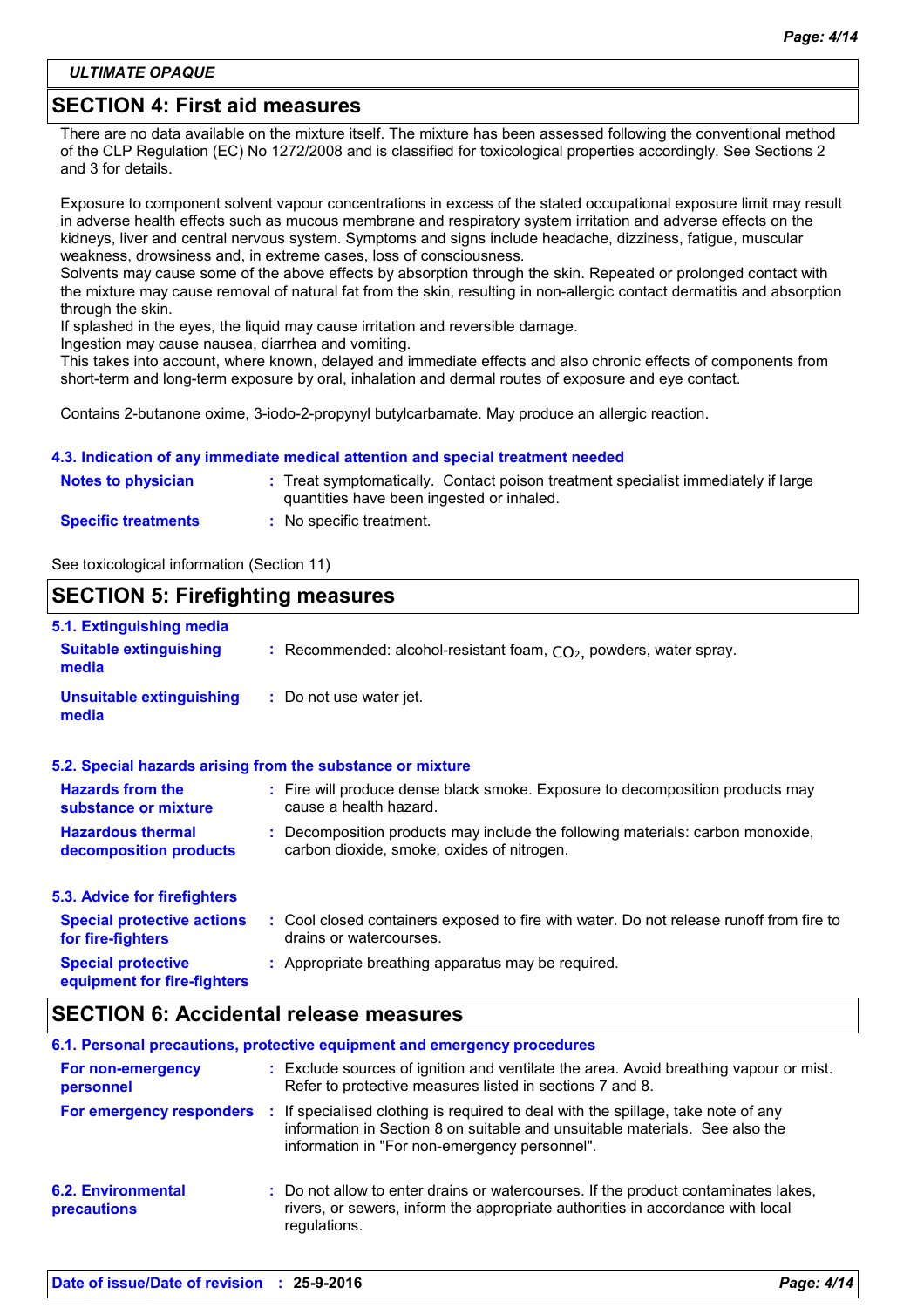### **SECTION 6: Accidental release measures**

| 6.3. Methods and material<br>for containment and<br>cleaning up | : Contain and collect spillage with non-combustible, absorbent material e.g. sand,<br>earth, vermiculite or diatomaceous earth and place in container for disposal<br>according to local regulations (see Section 13). Preferably clean with a detergent.<br>Avoid using solvents. |
|-----------------------------------------------------------------|------------------------------------------------------------------------------------------------------------------------------------------------------------------------------------------------------------------------------------------------------------------------------------|
| 6.4. Reference to other<br><b>sections</b>                      | : See Section 1 for emergency contact information.<br>See Section 8 for information on appropriate personal protective equipment.<br>See Section 13 for additional waste treatment information.                                                                                    |

# **SECTION 7: Handling and storage**

The information in this section contains generic advice and guidance. The list of Identified Uses in Section 1 should be consulted for any available use-specific information provided in the Exposure Scenario(s).

| <b>7.1 Precautions for safe</b><br>handling | : Prevent the creation of flammable or explosive concentrations of vapours in air and<br>avoid vapour concentrations higher than the occupational exposure limits.<br>In addition, the product should only be used in areas from which all naked lights and<br>other sources of ignition have been excluded. Electrical equipment should be<br>protected to the appropriate standard. |
|---------------------------------------------|---------------------------------------------------------------------------------------------------------------------------------------------------------------------------------------------------------------------------------------------------------------------------------------------------------------------------------------------------------------------------------------|
|                                             | Mixture may charge electrostatically: always use earthing leads when transferring<br>from one container to another.                                                                                                                                                                                                                                                                   |
|                                             | Operators should wear antistatic footwear and clothing and floors should be of the<br>conducting type.                                                                                                                                                                                                                                                                                |
|                                             | Keep away from heat, sparks and flame. No sparking tools should be used.<br>Avoid contact with skin and eyes. Avoid the inhalation of dust, particulates, spray or<br>mist arising from the application of this mixture. Avoid inhalation of dust from<br>sanding.                                                                                                                    |
|                                             | Eating, drinking and smoking should be prohibited in areas where this material is<br>handled, stored and processed.                                                                                                                                                                                                                                                                   |
|                                             | Put on appropriate personal protective equipment (see Section 8).<br>Never use pressure to empty. Container is not a pressure vessel.                                                                                                                                                                                                                                                 |
|                                             | Always keep in containers made from the same material as the original one.<br>Comply with the health and safety at work laws.                                                                                                                                                                                                                                                         |
|                                             | Do not allow to enter drains or watercourses.<br>Information on fire and explosion protection                                                                                                                                                                                                                                                                                         |
|                                             | Vapours are heavier than air and may spread along floors. Vapours may form<br>explosive mixtures with air.                                                                                                                                                                                                                                                                            |

#### **7.2 Conditions for safe storage, including any incompatibilities**

Store in accordance with local regulations.

#### **Notes on joint storage**

Keep away from: oxidising agents, strong alkalis, strong acids.

#### **Additional information on storage conditions**

Observe label precautions. Store in a dry, cool and well-ventilated area. Keep away from heat and direct sunlight. Keep away from sources of ignition. No smoking. Prevent unauthorised access. Containers that have been opened must be carefully resealed and kept upright to prevent leakage.

#### **7.3 Specific end use(s)**

| <b>Recommendations</b>            | : Not available. |
|-----------------------------------|------------------|
| <b>Industrial sector specific</b> | : Not available. |
| <b>solutions</b>                  |                  |

### **SECTION 8: Exposure controls/personal protection**

The information in this section contains generic advice and guidance. Information is provided based on typical anticipated uses of the product. Additional measures might be required for bulk handling or other uses that could significantly increase worker exposure or environmental releases.

#### **8.1 Control parameters**

**Occupational exposure limits**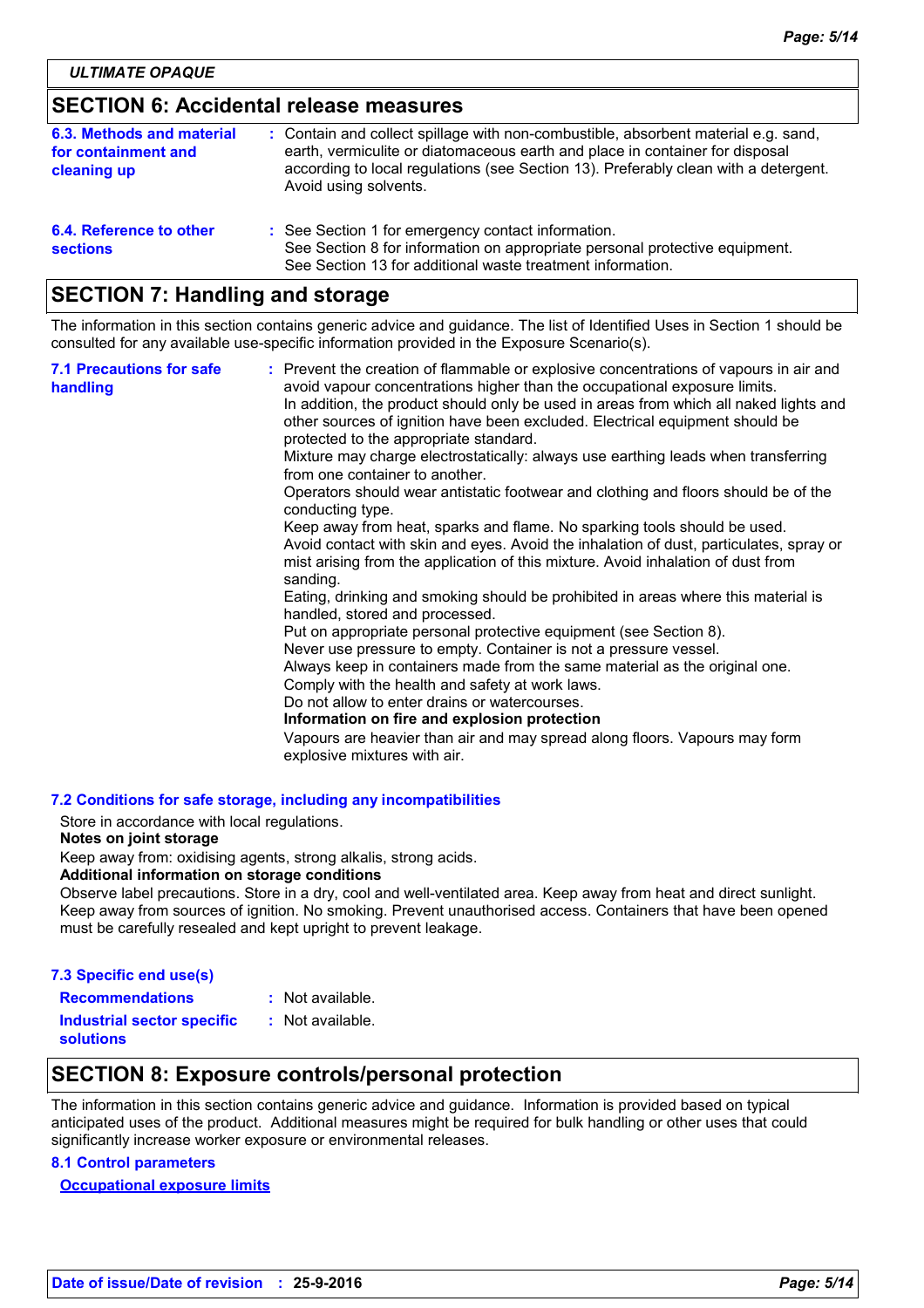# **SECTION 8: Exposure controls/personal protection**

| <b>Product/ingredient name</b>                   |                                                                                                                                                  | <b>Exposure limit values</b>                                                                                                                                                                                                                                                                                                                                                                                                                                                                                                                                                                                                                                                                                                                                                                                                                                                                                                                                                                                                     |  |
|--------------------------------------------------|--------------------------------------------------------------------------------------------------------------------------------------------------|----------------------------------------------------------------------------------------------------------------------------------------------------------------------------------------------------------------------------------------------------------------------------------------------------------------------------------------------------------------------------------------------------------------------------------------------------------------------------------------------------------------------------------------------------------------------------------------------------------------------------------------------------------------------------------------------------------------------------------------------------------------------------------------------------------------------------------------------------------------------------------------------------------------------------------------------------------------------------------------------------------------------------------|--|
| 2-ethylhexanoic acid, zirconium salt             | EH40/2005 WELs (United Kingdom (UK), 12/2011).<br>STEL: 10 mg/m <sup>3</sup> , (as Zr) 15 minutes.<br>TWA: $5 \text{ mg/m}^3$ , (as Zr) 8 hours. |                                                                                                                                                                                                                                                                                                                                                                                                                                                                                                                                                                                                                                                                                                                                                                                                                                                                                                                                                                                                                                  |  |
| <b>Recommended monitoring</b><br>procedures      |                                                                                                                                                  | If this product contains ingredients with exposure limits, personal, workplace<br>atmosphere or biological monitoring may be required to determine the<br>effectiveness of the ventilation or other control measures and/or the necessity to<br>use respiratory protective equipment. Reference should be made to monitoring<br>standards, such as the following: European Standard EN 689 (Workplace<br>atmospheres - Guidance for the assessment of exposure by inhalation to<br>chemical agents for comparison with limit values and measurement strategy)<br>European Standard EN 14042 (Workplace atmospheres - Guide for the<br>application and use of procedures for the assessment of exposure to chemical<br>and biological agents) European Standard EN 482 (Workplace atmospheres -<br>General requirements for the performance of procedures for the measurement of<br>chemical agents) Reference to national guidance documents for methods for the<br>determination of hazardous substances will also be required. |  |
| <b>DNELS/DMELS</b>                               |                                                                                                                                                  |                                                                                                                                                                                                                                                                                                                                                                                                                                                                                                                                                                                                                                                                                                                                                                                                                                                                                                                                                                                                                                  |  |
| No DNELs/DMELs available.                        |                                                                                                                                                  |                                                                                                                                                                                                                                                                                                                                                                                                                                                                                                                                                                                                                                                                                                                                                                                                                                                                                                                                                                                                                                  |  |
| <b>PNECs</b><br>No PNECs available               |                                                                                                                                                  |                                                                                                                                                                                                                                                                                                                                                                                                                                                                                                                                                                                                                                                                                                                                                                                                                                                                                                                                                                                                                                  |  |
| <b>8.2 Exposure controls</b>                     |                                                                                                                                                  |                                                                                                                                                                                                                                                                                                                                                                                                                                                                                                                                                                                                                                                                                                                                                                                                                                                                                                                                                                                                                                  |  |
| <b>Appropriate engineering</b><br>controls       |                                                                                                                                                  | Provide adequate ventilation. Where reasonably practicable, this should be<br>achieved by the use of local exhaust ventilation and good general extraction. If<br>these are not sufficient to maintain concentrations of particulates and solvent<br>vapours below the OEL, suitable respiratory protection must be worn.                                                                                                                                                                                                                                                                                                                                                                                                                                                                                                                                                                                                                                                                                                        |  |
| <b>Individual protection measures</b>            |                                                                                                                                                  |                                                                                                                                                                                                                                                                                                                                                                                                                                                                                                                                                                                                                                                                                                                                                                                                                                                                                                                                                                                                                                  |  |
| <b>Hygiene measures</b>                          |                                                                                                                                                  | Wash hands, forearms and face thoroughly after handling chemical products,<br>before eating, smoking and using the lavatory and at the end of the working<br>period. Appropriate techniques should be used to remove potentially<br>contaminated clothing. Wash contaminated clothing before reusing. Ensure that<br>eyewash stations and safety showers are close to the workstation location.                                                                                                                                                                                                                                                                                                                                                                                                                                                                                                                                                                                                                                  |  |
| <b>Eye/face protection</b>                       |                                                                                                                                                  | Use safety eyewear designed to protect against splash of liquids.                                                                                                                                                                                                                                                                                                                                                                                                                                                                                                                                                                                                                                                                                                                                                                                                                                                                                                                                                                |  |
| <b>Skin protection</b><br><b>Hand protection</b> |                                                                                                                                                  |                                                                                                                                                                                                                                                                                                                                                                                                                                                                                                                                                                                                                                                                                                                                                                                                                                                                                                                                                                                                                                  |  |
|                                                  |                                                                                                                                                  | There is no one glove material or combination of materials that will give unlimited resistance to any individual or                                                                                                                                                                                                                                                                                                                                                                                                                                                                                                                                                                                                                                                                                                                                                                                                                                                                                                              |  |
| combination of chemicals.                        |                                                                                                                                                  |                                                                                                                                                                                                                                                                                                                                                                                                                                                                                                                                                                                                                                                                                                                                                                                                                                                                                                                                                                                                                                  |  |
| replacement must be followed.                    |                                                                                                                                                  | The breakthrough time must be greater than the end use time of the product.<br>The instructions and information provided by the glove manufacturer on use, storage, maintenance and                                                                                                                                                                                                                                                                                                                                                                                                                                                                                                                                                                                                                                                                                                                                                                                                                                              |  |
| maintenance.                                     |                                                                                                                                                  | Gloves should be replaced regularly and if there is any sign of damage to the glove material.<br>Always ensure that gloves are free from defects and that they are stored and used correctly.<br>The performance or effectiveness of the glove may be reduced by physical/chemical damage and poor                                                                                                                                                                                                                                                                                                                                                                                                                                                                                                                                                                                                                                                                                                                               |  |
| occurred.                                        |                                                                                                                                                  | Barrier creams may help to protect the exposed areas of the skin but should not be applied once exposure has                                                                                                                                                                                                                                                                                                                                                                                                                                                                                                                                                                                                                                                                                                                                                                                                                                                                                                                     |  |
| <b>Gloves</b>                                    |                                                                                                                                                  | : For prolonged or repeated contact use protective gloves. Barrier creams may help<br>to protect the exposed areas of skin, they should however not be applied once<br>exposure has occurred. Skin should be washed after contact.                                                                                                                                                                                                                                                                                                                                                                                                                                                                                                                                                                                                                                                                                                                                                                                               |  |
|                                                  | Nitrile                                                                                                                                          | Use chemical resistant gloves classified under Standard EN 374: Protective<br>gloves against chemicals and micro-organisms. Recommended gloves: Viton® or<br>Breakthrough Time: 480 min                                                                                                                                                                                                                                                                                                                                                                                                                                                                                                                                                                                                                                                                                                                                                                                                                                          |  |
|                                                  |                                                                                                                                                  | When prolonged or frequently repeated contact may occur, a glove with a<br>protection class of 6 (breakthrough time greater than 480 minutes according to                                                                                                                                                                                                                                                                                                                                                                                                                                                                                                                                                                                                                                                                                                                                                                                                                                                                        |  |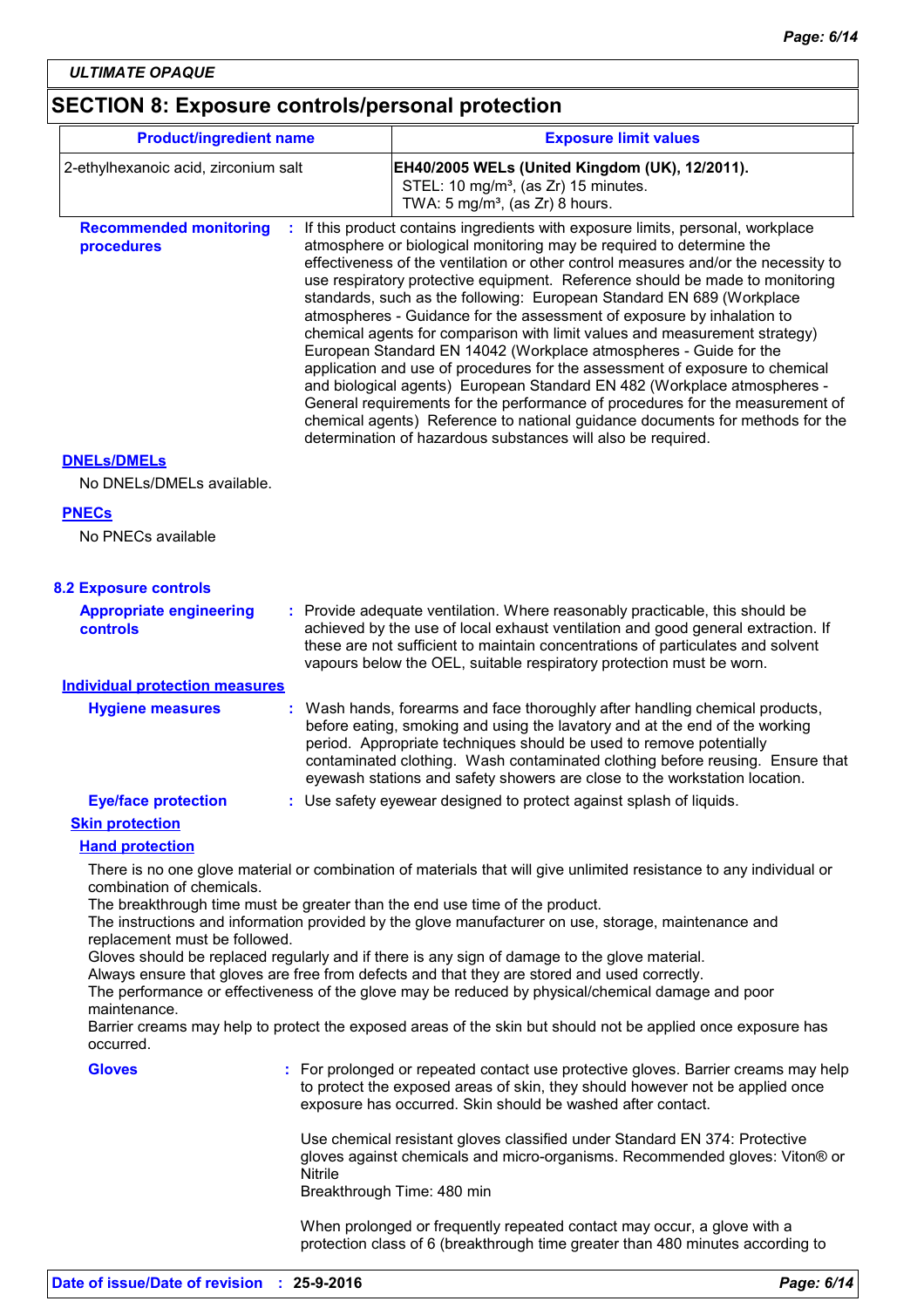# **SECTION 8: Exposure controls/personal protection**

|                               | EN 374) is recommended. When only brief contact is expected, a glove with a<br>protection class of 2 or higher (breakthrough time greater than 30 minutes<br>according to EN 374) is recommended.                                                                                                                                                                                                                                                                                                                                                                                                                                                                                       |
|-------------------------------|-----------------------------------------------------------------------------------------------------------------------------------------------------------------------------------------------------------------------------------------------------------------------------------------------------------------------------------------------------------------------------------------------------------------------------------------------------------------------------------------------------------------------------------------------------------------------------------------------------------------------------------------------------------------------------------------|
|                               | NOTICE: The selection of a specific glove for a particular application and duration<br>of use in a workplace should also take into account all relevant workplace factors<br>such as, but not limited to: Other chemicals which may be handled, physical<br>requirements (cut/puncture protection, dexterity, thermal protection), potential<br>body reactions to glove materials, as well as the instructions/specifications<br>provided by the glove supplier.                                                                                                                                                                                                                        |
|                               | The user must check that the final choice of type of glove selected for handling<br>this product is the most appropriate and takes into account the particular<br>conditions of use, as included in the user's risk assessment.                                                                                                                                                                                                                                                                                                                                                                                                                                                         |
| <b>Body protection</b>        | : Personnel should wear antistatic clothing made of natural fibres or of high-                                                                                                                                                                                                                                                                                                                                                                                                                                                                                                                                                                                                          |
|                               | temperature-resistant synthetic fibres.                                                                                                                                                                                                                                                                                                                                                                                                                                                                                                                                                                                                                                                 |
| <b>Other skin protection</b>  | : Appropriate footwear and any additional skin protection measures should be<br>selected based on the task being performed and the risks involved and should be<br>approved by a specialist before handling this product.                                                                                                                                                                                                                                                                                                                                                                                                                                                               |
| <b>Respiratory protection</b> | : If workers are exposed to concentrations above the exposure limit, they must use<br>appropriate, certified respirators.                                                                                                                                                                                                                                                                                                                                                                                                                                                                                                                                                               |
|                               | OLD LEAD-BASED PAINTS:                                                                                                                                                                                                                                                                                                                                                                                                                                                                                                                                                                                                                                                                  |
|                               | When surfaces are to be prepared for painting, account should be taken of the<br>age of the property and the possibility that lead-pigmented paint might be present.<br>There is a possibility that ingestion or inhalation of scrapings or dust arising from<br>the preparation work could cause health effects. As a working rule you should<br>assume that this will be the case if the age of the property is pre 1960.                                                                                                                                                                                                                                                             |
|                               | Where possible wet sanding or chemical stripping methods should be used with<br>surfaces of this type to avoid the creation of dust. When dry sanding cannot be<br>avoided, and effective local exhaust ventilation is not available, it is recommended<br>that a dust respirator is worn, that is approved for use with lead dusts, and its type<br>selected on the basis of the COSHH assessment, taking into account the<br>Workplace Exposure Limit for lead in air. Furthermore, steps should be taken to<br>ensure containment of the dusts created, and that all practicable measures are<br>taken to clean up thoroughly all deposits of dusts in and around the affected area. |
|                               | Respiratory protection in case of dust or spray mist formation. (particle filter<br>EN143 type P2) Respiratory protection in case of vapour formation. (half mask<br>with combination filter A2-P2 til concentrations of 0,5 Vol%.)                                                                                                                                                                                                                                                                                                                                                                                                                                                     |
|                               | The current Control of Lead at Work Regulations approved code of practice<br>should be consulted for advice on protective clothing and personal hygiene<br>precautions. Care should also be taken to exclude visitors, members of the<br>household and especially children from the affected area, during the actual work<br>and the subsequent clean up operations. All scrapings, dust, etc. should be<br>disposed of by the professional painting contractor as Hazardous Waste.                                                                                                                                                                                                     |
|                               | Extra precautions will also need to be taken when burning off old lead-based<br>paints because fumes containing lead will be produced. It is recommended that a<br>respirator, approved for use with particulate fumes of lead is selected on the basis<br>of the COSHH assessment, taking into account the Workplace Exposure Limit for<br>lead in air. Similar precautions to those given above about sanding should be<br>taken with reference to protective clothing, disposal of scrapings and dusts, and<br>exclusion of other personnel and especially children from the building during                                                                                         |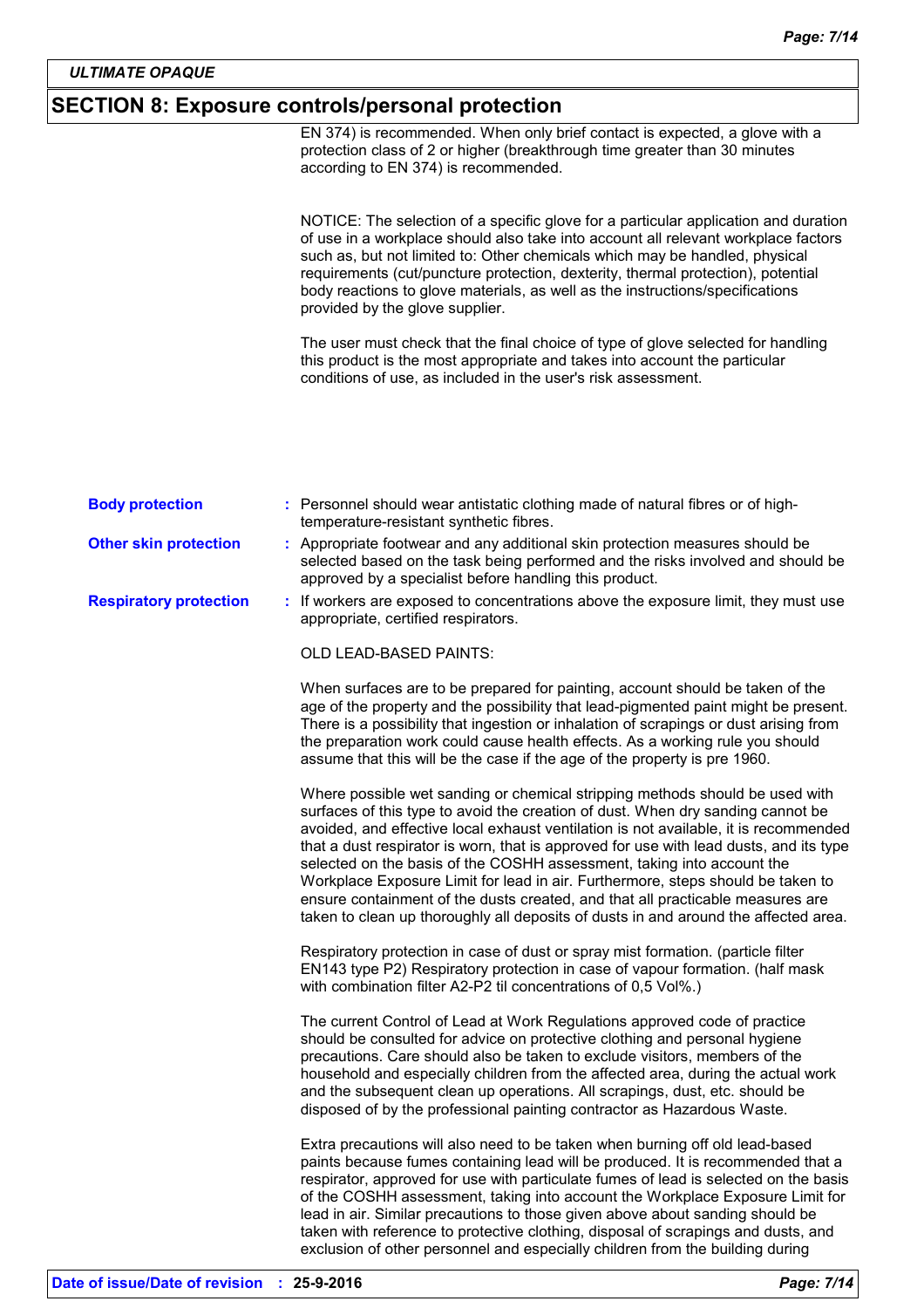## **SECTION 8: Exposure controls/personal protection**

actual work and the subsequent clean up operations.

Avoid the inhalation of dust. Wear suitable face mask if dry sanding. Special precautions should be taken during surface preparation of pre-1960s paint surfaces over wood and metal as they may contain harmful lead.

**controls**

#### **Environmental exposure :** Do not allow to enter drains or watercourses.

# **SECTION 9: Physical and chemical properties**

| 9.1. Information on basic physical and chemical properties |    |                                                        |
|------------------------------------------------------------|----|--------------------------------------------------------|
| <b>Appearance</b>                                          |    |                                                        |
| <b>Physical state</b>                                      | t  | Liquid.                                                |
| <b>Colour</b>                                              |    | Not available.                                         |
| <b>Odour</b>                                               |    | Not available.                                         |
| <b>Odour threshold</b>                                     |    | Not available.                                         |
| рH                                                         | ÷  | Not available.                                         |
| <b>Melting point/freezing point</b>                        | ÷  | Not available.                                         |
| Initial boiling point and boiling<br>range                 | ÷. | $100^{\circ}$ C                                        |
| <b>Flash point</b>                                         |    | Closed cup: 70°C                                       |
| <b>Evaporation rate</b>                                    |    | : Not available.                                       |
| <b>Upper/lower flammability or</b><br>explosive limits     |    | : Not available.                                       |
| <b>Vapour pressure</b>                                     |    | Not available.                                         |
| <b>Vapour density</b>                                      |    | Not available.                                         |
| <b>Relative density</b>                                    |    | 1.13                                                   |
| <b>Solubility(ies)</b>                                     |    | Insoluble in the following materials: cold water.      |
| <b>Solubility in water</b>                                 |    | : Not available.                                       |
| <b>Partition coefficient: n-octanol/</b><br>water          |    | : Not available.                                       |
| <b>Auto-ignition temperature</b>                           |    | $:$ Not available.                                     |
| <b>Decomposition temperature</b>                           |    | Not available.                                         |
| <b>Viscosity</b>                                           | t  | Kinematic (room temperature): 26.55 cm <sup>2</sup> /s |
| <b>Explosive properties</b>                                |    | Not available.                                         |
| <b>Oxidising properties</b>                                | t  | Not available.                                         |
| 9.2. Other information                                     |    |                                                        |
| No additional information.                                 |    |                                                        |

# **SECTION 10: Stability and reactivity** : Keep away from the following materials to prevent strong exothermic reactions: oxidising agents, strong alkalis, strong acids. **10.4. Conditions to avoid** : When exposed to high temperatures may produce hazardous decomposition products. **10.2. Chemical stability :** Stable under recommended storage and handling conditions (see Section 7). **10.5. Incompatible materials : 10.3. Possibility of hazardous reactions :** Under normal conditions of storage and use, hazardous reactions will not occur. **10.1. Reactivity :** No specific test data related to reactivity available for this product or its ingredients.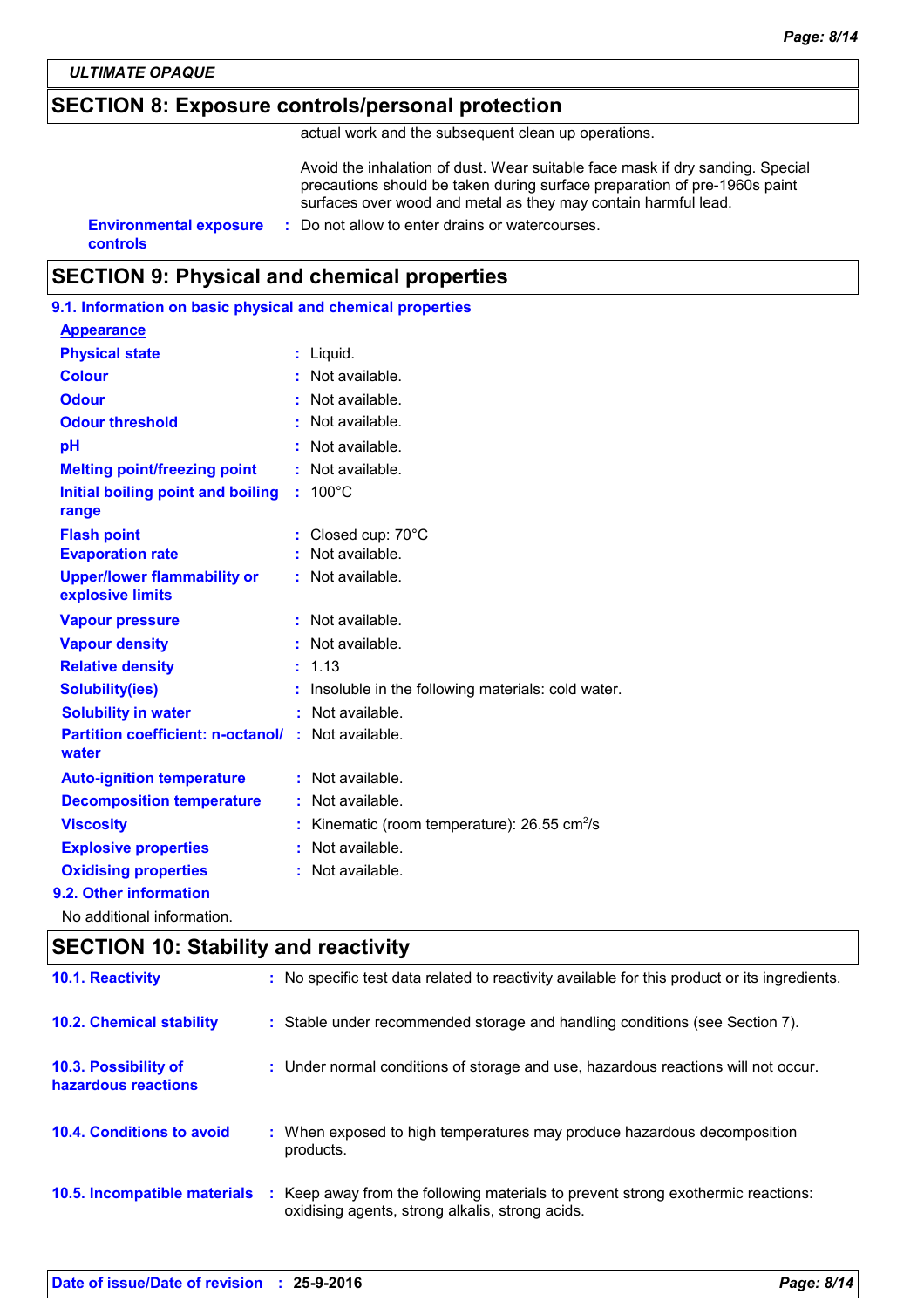# **SECTION 10: Stability and reactivity**

**10.6. Hazardous decomposition products** **:** Under normal conditions of storage and use, hazardous decomposition products should not be produced.

# **SECTION 11: Toxicological information**

#### **11.1. Information on toxicological effects**

There are no data available on the mixture itself. The mixture has been assessed following the conventional method of the CLP Regulation (EC) No 1272/2008 and is classified for toxicological properties accordingly. See Sections 2 and 3 for details.

Exposure to component solvent vapour concentrations in excess of the stated occupational exposure limit may result in adverse health effects such as mucous membrane and respiratory system irritation and adverse effects on the kidneys, liver and central nervous system. Symptoms and signs include headache, dizziness, fatigue, muscular weakness, drowsiness and, in extreme cases, loss of consciousness.

Solvents may cause some of the above effects by absorption through the skin. Repeated or prolonged contact with the mixture may cause removal of natural fat from the skin, resulting in non-allergic contact dermatitis and absorption through the skin.

If splashed in the eyes, the liquid may cause irritation and reversible damage.

Ingestion may cause nausea, diarrhea and vomiting.

This takes into account, where known, delayed and immediate effects and also chronic effects of components from short-term and long-term exposure by oral, inhalation and dermal routes of exposure and eye contact.

Contains 2-butanone oxime, 3-iodo-2-propynyl butylcarbamate. May produce an allergic reaction.

**Acute toxicity**

| <b>Product/ingredient name</b>           | <b>Result</b> | <b>Species</b> | <b>Dose</b> | <b>Exposure</b> |
|------------------------------------------|---------------|----------------|-------------|-----------------|
| $3$ -iodo-2-propynyl<br>  butylcarbamate | LD50 Oral     | Rat            | 1470 mg/kg  |                 |

**Conclusion/Summary :** Not available.

#### **Acute toxicity estimates**

| <b>Route</b>         | <b>ATE value</b> |
|----------------------|------------------|
| Inhalation (gases)   | 243055,6 ppm     |
| Inhalation (vapours) | 1041,7 mg/l      |

#### **Irritation/Corrosion**

| <b>Product/ingredient name</b>                          | <b>Result</b>                  | <b>Species</b>  | <b>Score</b>             | <b>Exposure</b>             | <b>Observation</b>   |
|---------------------------------------------------------|--------------------------------|-----------------|--------------------------|-----------------------------|----------------------|
| 2-butanone oxime                                        | Eyes - Severe irritant         | Rabbit          | $\overline{\phantom{a}}$ |                             |                      |
| <b>Conclusion/Summary</b>                               | : Not available.               |                 |                          |                             |                      |
| <b>Sensitisation</b>                                    |                                |                 |                          |                             |                      |
| <b>Conclusion/Summary</b>                               | : Not available.               |                 |                          |                             |                      |
| <b>Mutagenicity</b>                                     |                                |                 |                          |                             |                      |
| <b>Conclusion/Summary</b>                               | : Not available.               |                 |                          |                             |                      |
| <b>Carcinogenicity</b>                                  |                                |                 |                          |                             |                      |
| <b>Conclusion/Summary</b>                               | : Not available.               |                 |                          |                             |                      |
| <b>Reproductive toxicity</b>                            |                                |                 |                          |                             |                      |
| <b>Conclusion/Summary</b>                               | : Not available.               |                 |                          |                             |                      |
| <b>Teratogenicity</b>                                   |                                |                 |                          |                             |                      |
| <b>Conclusion/Summary</b>                               | : Not available.               |                 |                          |                             |                      |
| <b>Specific target organ toxicity (single exposure)</b> |                                |                 |                          |                             |                      |
|                                                         | <b>Product/ingredient name</b> | <b>Category</b> |                          | <b>Route of</b><br>exposure | <b>Target organs</b> |

| Considia toyork aveven taylalty (vanasted avevances)                                                              |                 |                  |
|-------------------------------------------------------------------------------------------------------------------|-----------------|------------------|
| $\mathcal{H}_y$ drocarbons, C9-C11, n-alkanes, isoalkanes, cyclics, < $\mathcal{L}_z$ Category 3<br>12% aromatics | Not applicable. | Narcotic effects |
|                                                                                                                   |                 |                  |

**Specific target organ toxicity (repeated exposure)**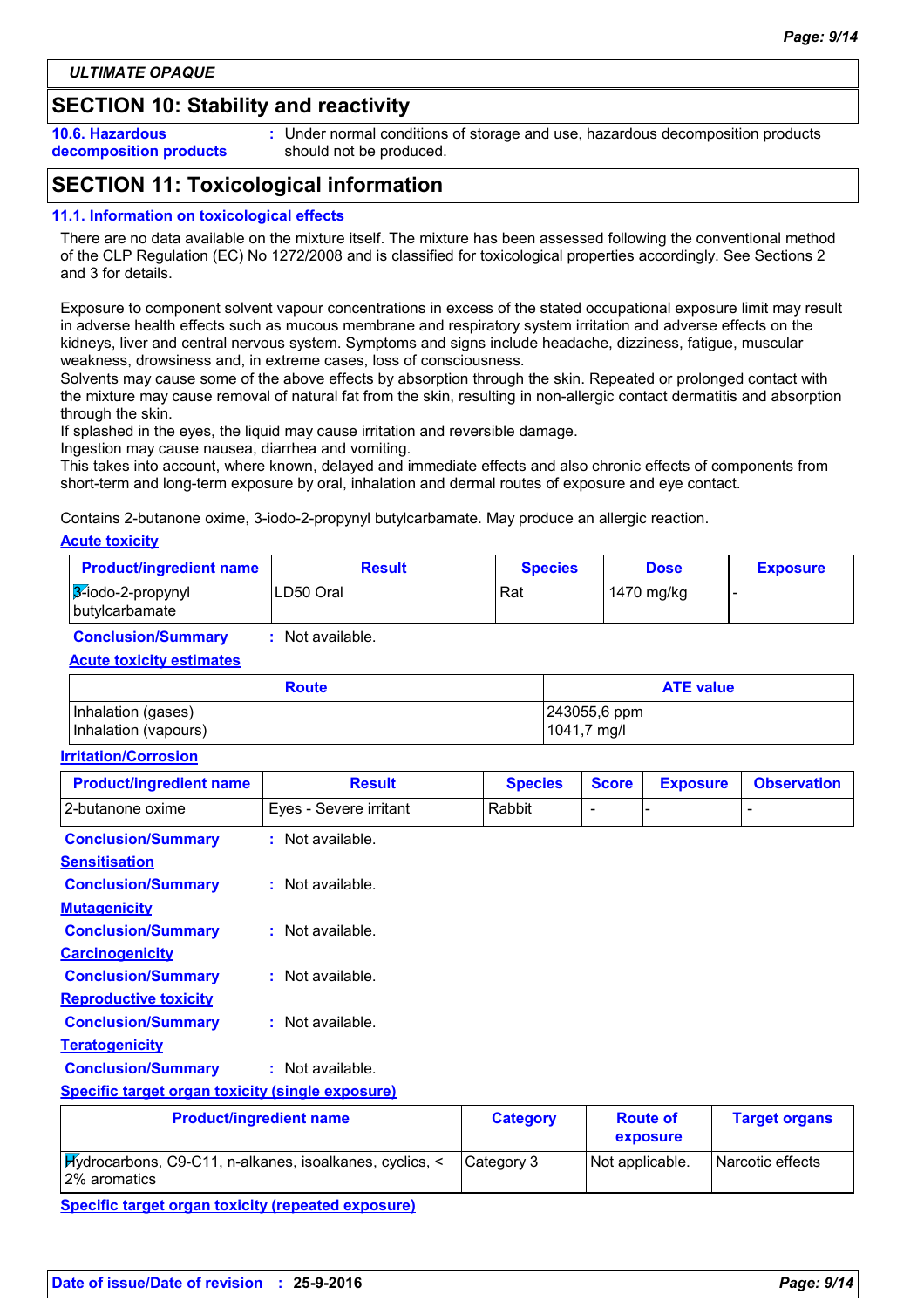# **SECTION 11: Toxicological information**

| <b>Product/ingredient name</b>   | <b>Category</b> | <b>Route of</b><br>exposure | <b>Target organs</b> |
|----------------------------------|-----------------|-----------------------------|----------------------|
| 3-iodo-2-propynyl butylcarbamate | Category 1      | Not determined              | Not determined       |

#### **Aspiration hazard**

| <b>Product/ingredient name</b>                                                     | <b>Result</b>                                                                  |
|------------------------------------------------------------------------------------|--------------------------------------------------------------------------------|
| <b>Hydrocarbons, C11-C14, n-alkanes, isoalkanes, cyclics, &lt; 2%</b><br>aromatics | <b>ASPIRATION HAZARD - Category 1</b>                                          |
| Hydrocarbons, C10-C13, n-alkanes, isoalkanes, cyclics, < 2%<br>aromatics           | <b>ASPIRATION HAZARD - Category 1</b>                                          |
| Hydrocarbons, C9-C11, n-alkanes, isoalkanes, cyclics, < 2%<br>aromatics            | <b>ASPIRATION HAZARD - Category 1</b>                                          |
| Distillates (petroleum), hydrotreated light<br>Naphtha (petroleum), heavy alkylate | <b>ASPIRATION HAZARD - Category 1</b><br><b>ASPIRATION HAZARD - Category 1</b> |

#### **Other information :**

: Not available.

# **SECTION 12: Ecological information**

#### **12.1. Toxicity**

There are no data available on the mixture itself. Do not allow to enter drains or watercourses.

The mixture has been assessed following the summation method of the CLP Regulation (EC) No 1272/2008 and is classified for eco-toxicological properties accordingly. See Sections 2 and 3 for details.

| <b>Product/ingredient name</b>      | <b>Result</b>                                                     | <b>Species</b>                                                                                          | <b>Exposure</b>        |
|-------------------------------------|-------------------------------------------------------------------|---------------------------------------------------------------------------------------------------------|------------------------|
| 3-iodo-2-propynyl<br>butylcarbamate | Acute EC50 0.022 mg/l                                             | Algae - Scenedesmus<br>subspicatus                                                                      | 72 hours               |
|                                     | Acute EC50 0.16 ppm Fresh water<br>Acute LC50 67 µg/l Fresh water | Daphnia - Daphnia magna<br>Fish - Oncorhynchus mykiss -<br>Juvenile (Fledgling, Hatchling,<br>Weanling) | 148 hours<br>196 hours |

**Conclusion/Summary :** Not available.

#### **12.2. Persistence and degradability**

#### **Conclusion/Summary :** Not available.

| <b>Product/ingredient name</b>                       | <b>Aquatic half-life</b> | <b>Photolysis</b> | <b>Biodegradability</b> |
|------------------------------------------------------|--------------------------|-------------------|-------------------------|
| <u> <i>3</i>∕-iodo-2-propynyl</u><br>Tbutylcarbamate |                          |                   | Readilv                 |
|                                                      |                          |                   |                         |

#### **12.3. Bioaccumulative potential**

| 2.81<br>3-iodo-2-propynyl<br><b>I</b> low<br>butylcarbamate | <b>Product/ingredient name</b> | $\mathsf{LoaP}_\mathsf{ow}$ | <b>Potential</b> |
|-------------------------------------------------------------|--------------------------------|-----------------------------|------------------|
|                                                             |                                |                             |                  |

| <b>12.4. Mobility in soil</b>                    |                                                       |
|--------------------------------------------------|-------------------------------------------------------|
| <b>Soil/water partition</b><br>coefficient (Koc) | : Not available.                                      |
| <b>Mobility</b>                                  | : Not available.                                      |
| 12.5. Results of PBT and vPvB assessment         |                                                       |
| <b>PBT</b>                                       | : Not applicable.                                     |
|                                                  | P: Not available. B: Not available. T: Not available. |
| <b>vPvB</b>                                      | : Not applicable.                                     |
|                                                  | vP: Not available, vB: Not available.                 |
|                                                  |                                                       |

- 1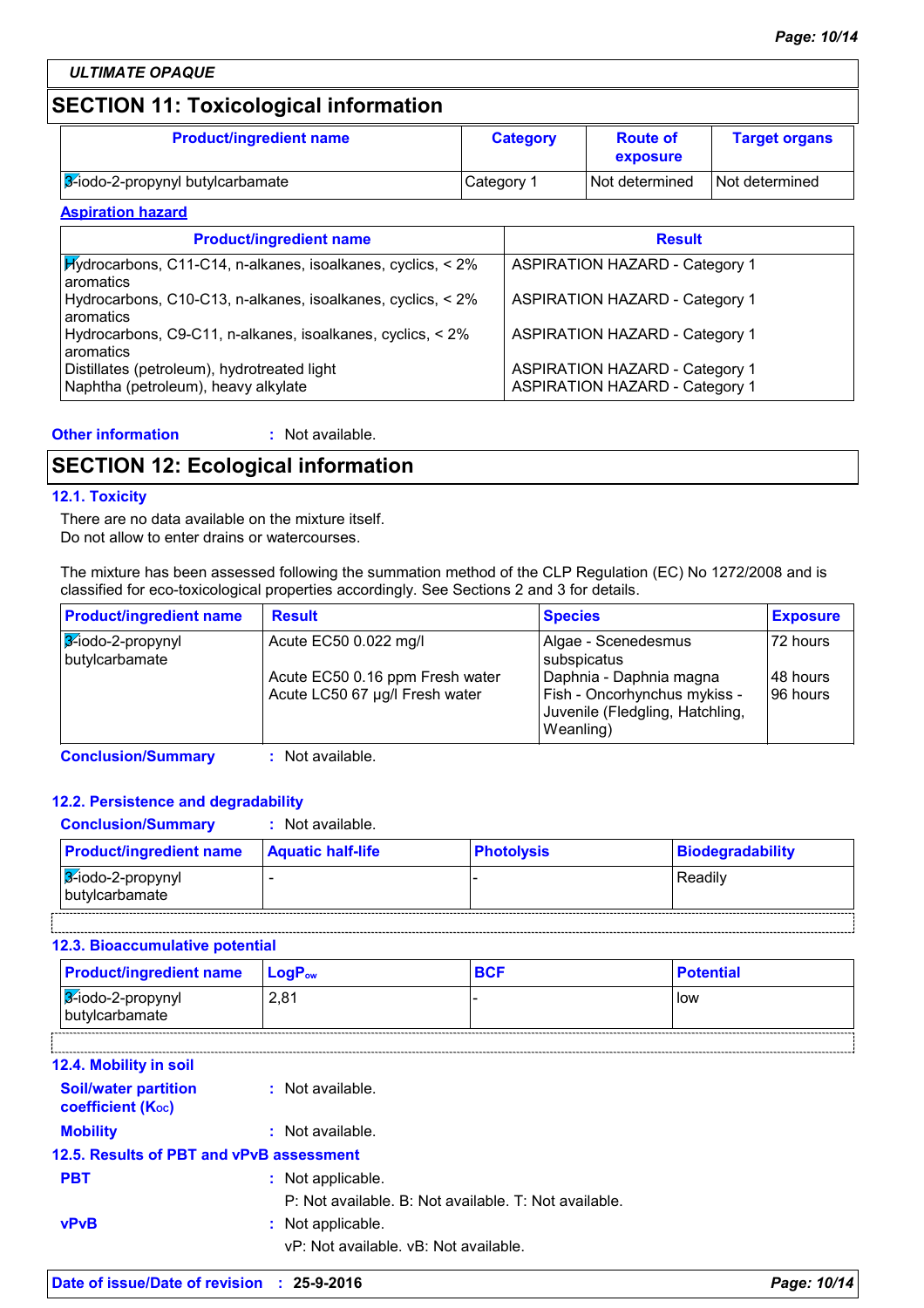# **SECTION 12: Ecological information**

**12.6. Other adverse effects :** No known significant effects or critical hazards.

### **SECTION 13: Disposal considerations**

The information in this section contains generic advice and guidance. The list of Identified Uses in Section 1 should be consulted for any available use-specific information provided in the Exposure Scenario(s).

#### **13.1 Waste treatment methods**

| <b>Product</b>                 |                                                                                                                                                                                                                                                                                                                                                                                                                                                                                                                                                    |
|--------------------------------|----------------------------------------------------------------------------------------------------------------------------------------------------------------------------------------------------------------------------------------------------------------------------------------------------------------------------------------------------------------------------------------------------------------------------------------------------------------------------------------------------------------------------------------------------|
| <b>Methods of disposal</b>     | The generation of waste should be avoided or minimised wherever possible.<br>Disposal of this product, solutions and any by-products should at all times comply<br>with the requirements of environmental protection and waste disposal legislation<br>and any regional local authority requirements. Dispose of surplus and non-<br>recyclable products via a licensed waste disposal contractor. Waste should not be<br>disposed of untreated to the sewer unless fully compliant with the requirements of<br>all authorities with jurisdiction. |
| <b>Hazardous waste</b>         | : The classification of the product may meet the criteria for a hazardous waste.                                                                                                                                                                                                                                                                                                                                                                                                                                                                   |
| <b>Disposal considerations</b> | Do not allow to enter drains or watercourses.<br>Dispose of according to all federal, state and local applicable regulations.<br>If this product is mixed with other wastes, the original waste product code may no<br>longer apply and the appropriate code should be assigned.<br>For further information, contact your local waste authority.                                                                                                                                                                                                   |
| <b>Packaging</b>               |                                                                                                                                                                                                                                                                                                                                                                                                                                                                                                                                                    |
| <b>Methods of disposal</b>     | : The generation of waste should be avoided or minimised wherever possible. Waste<br>packaging should be recycled. Incineration or landfill should only be considered<br>when recycling is not feasible.                                                                                                                                                                                                                                                                                                                                           |
| <b>Disposal considerations</b> | Using information provided in this safety data sheet, advice should be obtained from<br>the relevant waste authority on the classification of empty containers.<br>Empty containers must be scrapped or reconditioned.<br>Dispose of containers contaminated by the product in accordance with local or<br>national legal provisions.                                                                                                                                                                                                              |
| <b>Special precautions</b>     | This material and its container must be disposed of in a safe way. Care should be<br>taken when handling emptied containers that have not been cleaned or rinsed out.<br>Empty containers or liners may retain some product residues. Avoid dispersal of<br>spilt material and runoff and contact with soil, waterways, drains and sewers.                                                                                                                                                                                                         |

### **SECTION 14: Transport information**

# **Information pertaining to IATA and ADN is considered not relevant since the material is not packaged in the correct approved packaging required of these methods of transport.**

|                                                           | <b>ADR</b>      | <b>IMDG</b>     |
|-----------------------------------------------------------|-----------------|-----------------|
| 14.1 UN number                                            | Not regulated.  | Not regulated.  |
| 14.2 UN proper<br>shipping name                           | Not applicable. | Not applicable. |
| <b>14.3 Transport</b><br>hazard class(es)<br><b>Class</b> | Not applicable. | Not applicable. |
| <b>Subsidiary class</b>                                   |                 |                 |
| <b>14.4 Packing group</b>                                 | Not applicable. | Not applicable. |
| 14.5<br><b>Environmental</b><br>hazards                   |                 |                 |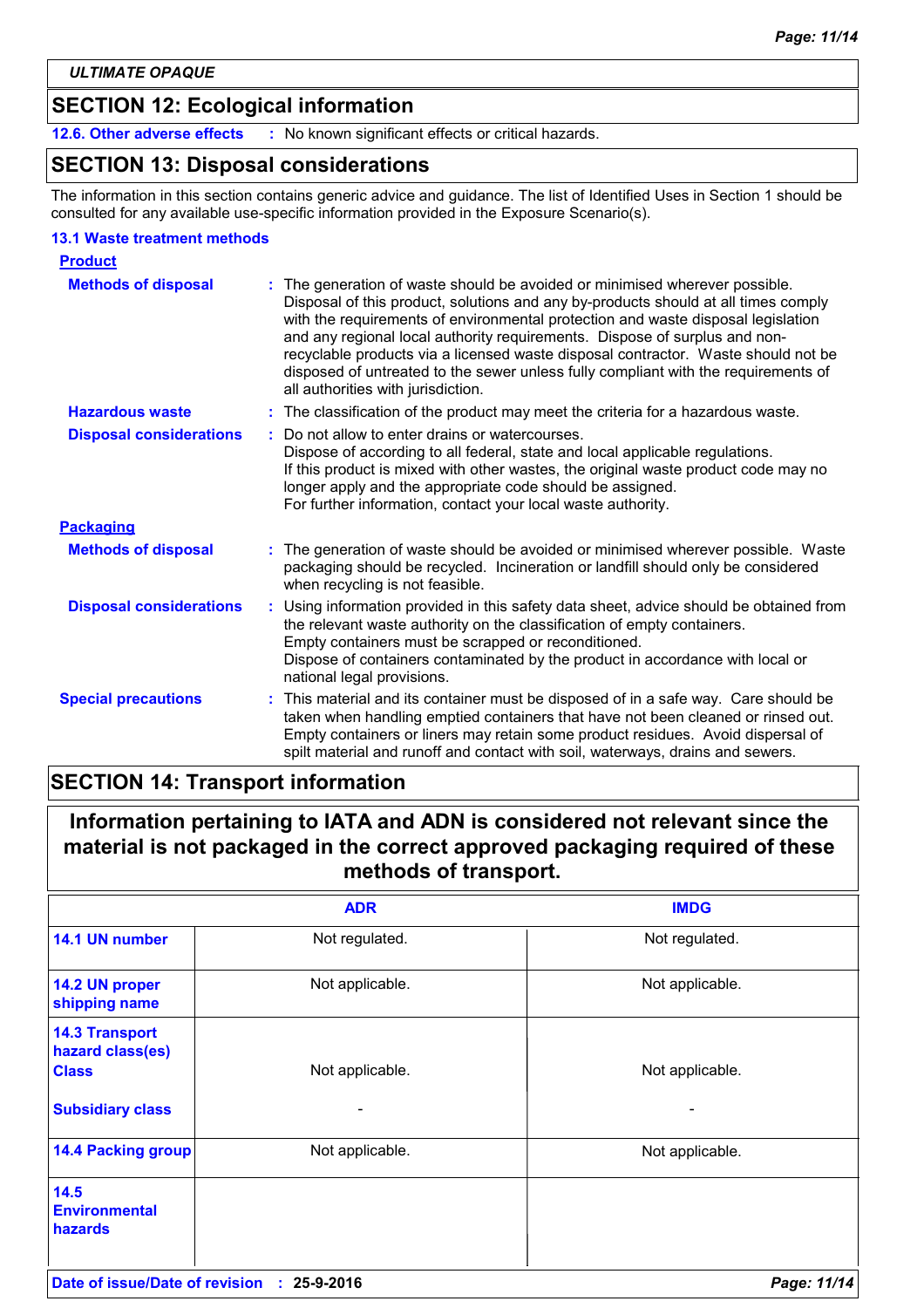# **Information pertaining to IATA and ADN is considered not relevant since the material is not packaged in the correct approved packaging required of these methods of transport.**

| <b>Marine pollutant</b>                                                                                   | No.                                                                                                                                                                                                                    | No.             |
|-----------------------------------------------------------------------------------------------------------|------------------------------------------------------------------------------------------------------------------------------------------------------------------------------------------------------------------------|-----------------|
| <b>Marine pollutant</b><br>substances                                                                     |                                                                                                                                                                                                                        | Not available.  |
| <b>14.6 Special</b><br>precautions for<br><b>user</b>                                                     | Transport within user's premises: always<br>transport in closed containers that are upright<br>and secure. Ensure that persons transporting<br>the product know what to do in the event of an<br>accident or spillage. |                 |
| <b>HI/Kemler number</b>                                                                                   | Not available.                                                                                                                                                                                                         |                 |
| <b>Emergency</b><br>schedules (EmS)                                                                       |                                                                                                                                                                                                                        | Not applicable. |
| 14.7 Transport in bulk<br>: Not applicable.<br>according to Annex II of<br><b>MARPOL and the IBC Code</b> |                                                                                                                                                                                                                        |                 |
| <b>Additional</b><br>information                                                                          |                                                                                                                                                                                                                        |                 |

# **SECTION 15: Regulatory information**

**15.1 Safety, health and environmental regulations/legislation specific for the substance or mixture**

#### **EU Regulation (EC) No. 1907/2006 (REACH)**

**Annex XIV - List of substances subject to authorisation**

#### **Annex XIV**

None of the components are listed.

**Substances of very high concern**

None of the components are listed, or the component present is below its threshold.

**Annex XVII - Restrictions : Not applicable.** 

#### **on the manufacture, placing on the market and use of certain dangerous substances, mixtures and articles**

#### **Other EU regulations**

|        | ۰.     |
|--------|--------|
|        | ×<br>٠ |
| ×<br>٠ |        |

**VOC :** Not available.

**Europe inventory :** At least one component is not listed.

| <b>Product/ingredient name</b>            | Carcinogenic<br><b>effects</b> | <b>Mutagenic effects</b> | <b>Developmental</b><br><b>effects</b> | <b>Fertility effects</b>         |
|-------------------------------------------|--------------------------------|--------------------------|----------------------------------------|----------------------------------|
| 2-ethylhexanoic acid,<br>I zirconium salt | <b>.</b>                       |                          | Repr. 2, H361d<br>(Unborn child)       | Repr. 2, H361f<br>$(F$ ertility) |
| 2-butanone oxime                          | Carc. 2, H351                  |                          |                                        |                                  |

#### **Seveso Directive**

This product is not controlled under the Seveso Directive.

#### **International regulations**

**Chemical Weapon Convention List Schedules I, II & III Chemicals** Not listed.

**Montreal Protocol (Annexes A, B, C, E)**

**Date of issue/Date of revision : 25-9-2016** *Page: 12/14*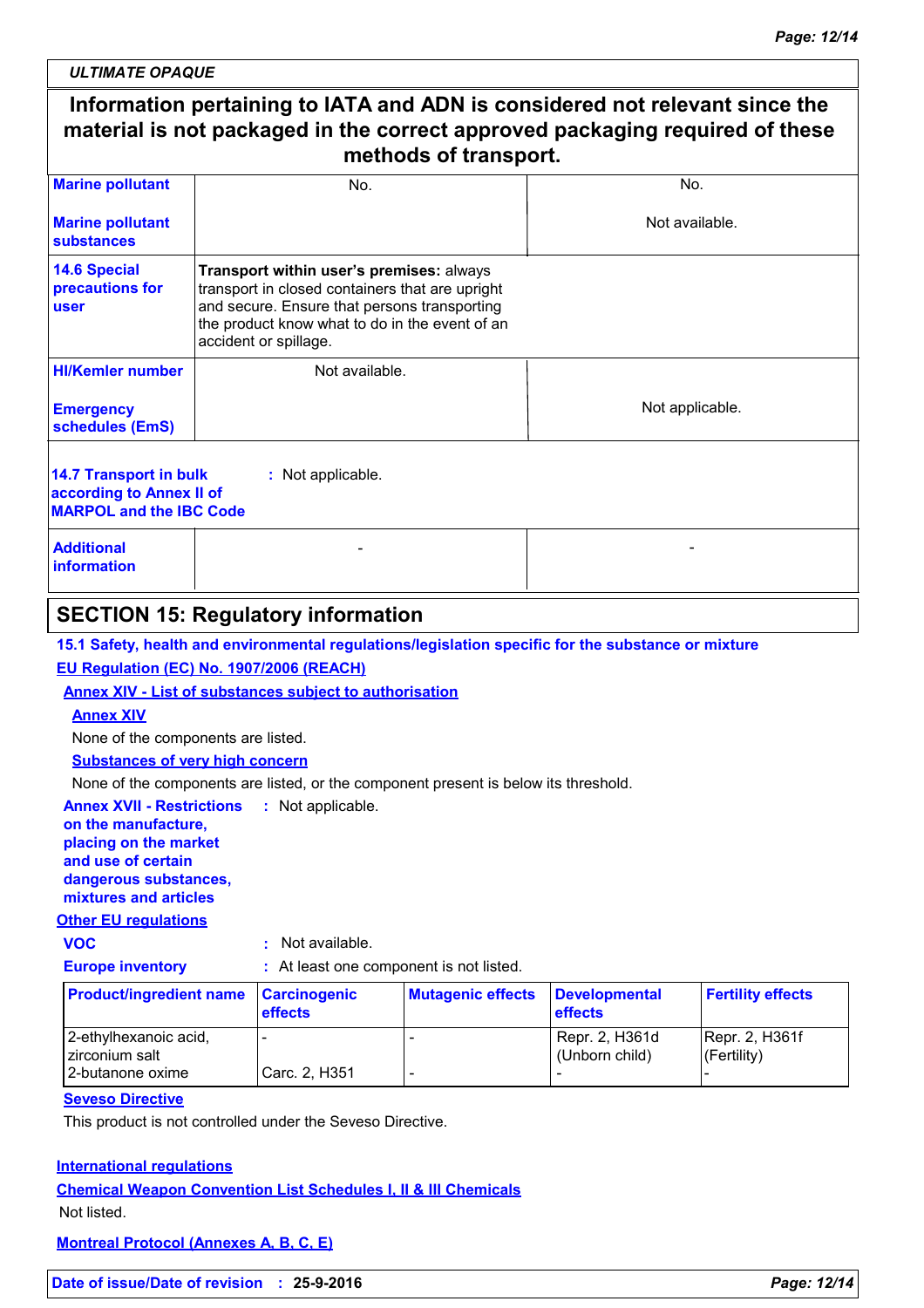# **SECTION 15: Regulatory information**

Not listed.

**Stockholm Convention on Persistent Organic Pollutants**

Not listed.

**Rotterdam Convention on Prior Inform Consent (PIC)** Not listed.

#### **UNECE Aarhus Protocol on POPs and Heavy Metals**

Not listed.

**15.2 Chemical Safety Assessment :** Not applicable.

### **SECTION 16: Other information**

#### **CEPE code :** 1

 $\nabla$  Indicates information that has changed from previously issued version.

| <b>Abbreviations and acronyms : ATE = Acute Toxicity Estimate</b>             |
|-------------------------------------------------------------------------------|
| CLP = Classification, Labelling and Packaging Regulation [Regulation (EC) No. |
| 1272/2008]                                                                    |
| DMEL = Derived Minimal Effect Level                                           |
| DNEL = Derived No Effect Level                                                |
| EUH statement = CLP-specific Hazard statement                                 |
| PBT = Persistent, Bioaccumulative and Toxic                                   |
| <b>PNEC</b> = Predicted No Effect Concentration                               |
| <b>RRN = REACH Registration Number</b>                                        |
| vPvB = Very Persistent and Very Bioaccumulative                               |

### **Procedure used to derive the classification according to Regulation (EC) No. 1272/2008 [CLP/GHS]**

| <b>Classification</b>                                  |                                                                                                                                                                                                                                                     | <b>Justification</b>                                                                                                                                                                                                                                                                                                                                                                                                                                                                                                                                                                                                                                            |
|--------------------------------------------------------|-----------------------------------------------------------------------------------------------------------------------------------------------------------------------------------------------------------------------------------------------------|-----------------------------------------------------------------------------------------------------------------------------------------------------------------------------------------------------------------------------------------------------------------------------------------------------------------------------------------------------------------------------------------------------------------------------------------------------------------------------------------------------------------------------------------------------------------------------------------------------------------------------------------------------------------|
| Aquatic Chronic 3, H412                                |                                                                                                                                                                                                                                                     | Calculation method                                                                                                                                                                                                                                                                                                                                                                                                                                                                                                                                                                                                                                              |
| <b>Full text of abbreviated H</b><br><b>statements</b> | H226<br>H302<br>H304<br>H312<br>H317<br>H318<br>H331<br>H336<br>H351<br>H361fd (Fertility and<br>Unborn child)<br>H372<br>H400<br>H410<br>H411<br>H412                                                                                              | Flammable liquid and vapour.<br>Harmful if swallowed.<br>May be fatal if swallowed and enters airways.<br>Harmful in contact with skin.<br>May cause an allergic skin reaction.<br>Causes serious eye damage.<br>Toxic if inhaled.<br>May cause drowsiness or dizziness.<br>Suspected of causing cancer.<br>Suspected of damaging fertility. Suspected of damaging<br>the unborn child.<br>Causes damage to organs through prolonged or<br>repeated exposure.<br>Very toxic to aquatic life.<br>Very toxic to aquatic life with long lasting effects.<br>Toxic to aquatic life with long lasting effects.<br>Harmful to aquatic life with long lasting effects. |
| <b>Full text of classifications</b><br>[CLP/GHS]       | Acute Tox. 3, H331<br>Acute Tox. 4, H302<br>Acute Tox. 4, H312<br>Aquatic Acute 1, H400<br>Aquatic Chronic 1, H410<br>Aquatic Chronic 2, H411<br>Aquatic Chronic 3, H412<br>Asp. Tox. 1, H304<br>Carc. 2, H351<br><b>EUH066</b><br>Eye Dam. 1, H318 | <b>ACUTE TOXICITY (inhalation) - Category 3</b><br><b>ACUTE TOXICITY (oral) - Category 4</b><br><b>ACUTE TOXICITY (dermal) - Category 4</b><br><b>ACUTE AQUATIC HAZARD - Category 1</b><br>LONG-TERM AQUATIC HAZARD - Category 1<br>LONG-TERM AQUATIC HAZARD - Category 2<br>LONG-TERM AQUATIC HAZARD - Category 3<br><b>ASPIRATION HAZARD - Category 1</b><br><b>CARCINOGENICITY - Category 2</b><br>Repeated exposure may cause skin dryness or cracking.<br>SERIOUS EYE DAMAGE/ EYE IRRITATION - Category                                                                                                                                                    |